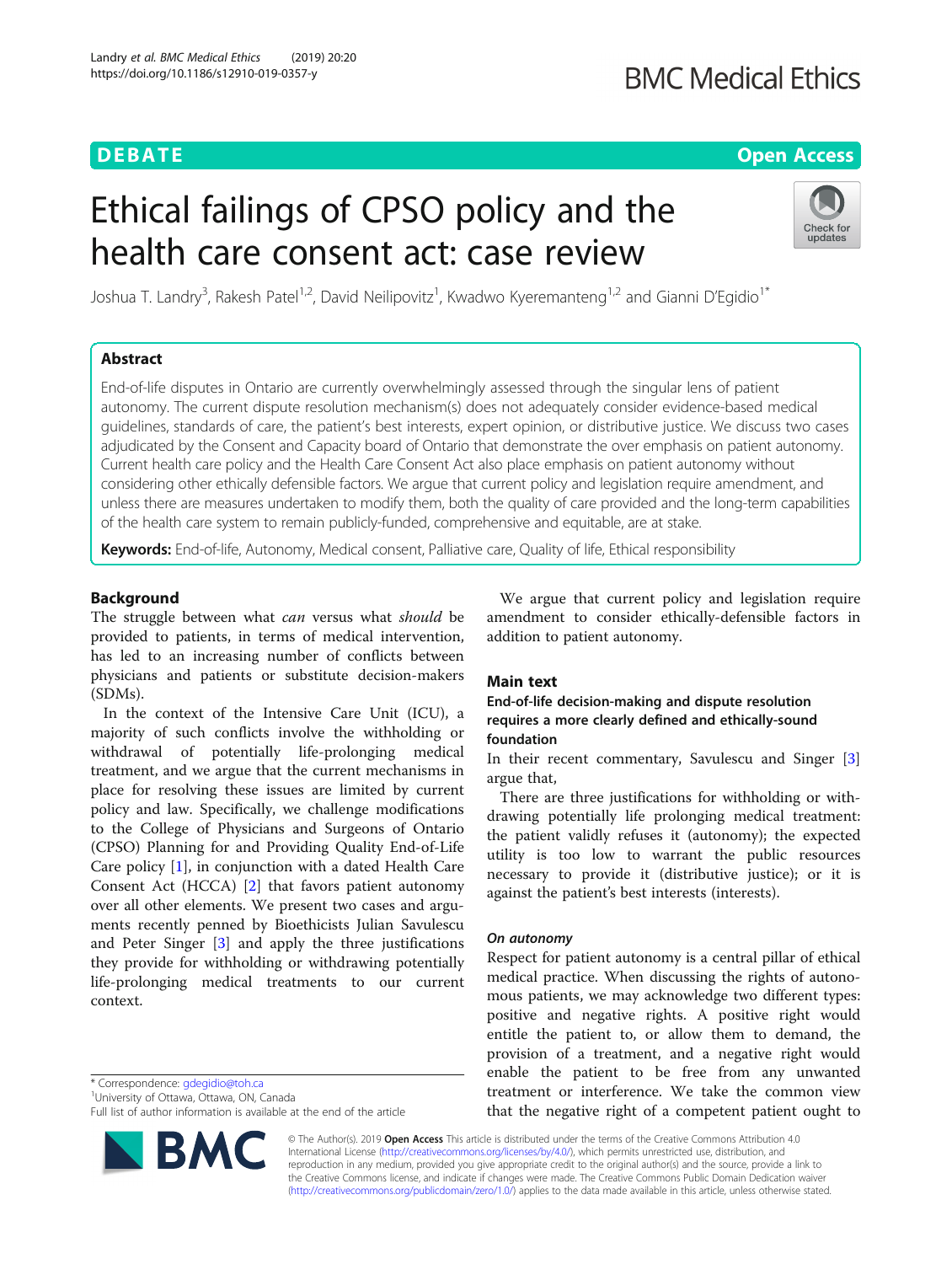be supported, but an absolute positive right to receive whatever treatment the patient demands should not exist. We begin from the starting point that evidence-informed medical opinion is necessary to constrain the options available to patients to ensure they receive ethically-appropriate care that is supported by the best available medical evidence.

# On distributive justice

When considering which treatments to offer in a publicly-funded health care system, providers must acknowledge, alongside their judgment of a treatment's effectiveness, benefits, and burdens, that there will always be fewer resources than patients who need them. Because of this, there may be cases in which the expected utility of providing a resource to a particular patient is too low to justify the public resources necessary to provide it. Unfortunately, there is no universally agreed upon method to calculate such utility, despite some methods' (e.g. a Quality-Adjusted Life-Years approach) recently gaining increased acceptance. These methods are not readily or universally applicable to all patients, at all times, in all contexts.

# On best interests

Savulescu and Singer [\[3](#page-4-0)] note that when a decision is made to withhold or withdraw treatment in the name of a patient's best interests, this can be justified in three ways:

First, a treatment may be withheld or withdrawn if it is medically futile. The American Thoracic Society (ATS) joint policy statement on Responding to Requests for Potentially Inappropriate Treatments in Intensive Care Units endorses a strict definition of futility, where the "intervention simply cannot accomplish the intended physiologic goal." [\[4](#page-4-0)] Despite the appearance of a clear definition, the concept of medical futility has been vigorously contested elsewhere [[5](#page-4-0)–[8](#page-4-0)]. For the purpose of this article, we will assume the first part of a definition as presented by Savulescu and Singer [\[3](#page-4-0)], which resembles the aforementioned ATS definition: that a treatment is futile because it has no scientific rationale (e.g. treating a virus with antibiotics). Second, if the expected probability of treatment success is sufficiently low but more than zero, providers must consider other alternatives that may result in a higher probability of success, and what harms or suffering will be differentially incurred. Of course, the limits and variability of a physician's prognostication must be considered as it relates to this condition, since empirical evidence frequently indicates that physician prognostication is often quite poor. In a study to determine the accuracy of such prognostication, for example, Nicholas Christakis and Elizabeth Lamont found that only 20% of physician

estimates of terminally-ill patient survival were accurate within 33% of those patients' actual survival, when an accurate prediction was defined as between 0.67 and 1.33 times the actual survival. [[9\]](#page-4-0) What this would mean, for example, is that if a patient's actual survival was 30 days after diagnosis, an accurate physician prognosis would be an estimated survival between 20.1 and 39.9 days. This concern requires a more robust review than can be provided in this short article. The third and final way in which best interests may be used to justify withholding or withdrawing treatment is when even successful treatment would leave the patient in a state few would accept. In such cases, treatment need not be offered, and may be withdrawn if currently being provided.

# Current policy and legislation restricts physicians' ability to provide ethically-defensible medicine because of an unreasonable requirement to uphold respect for patient autonomy

# College of Physicians and Surgeons of Ontario policy

In 2015, the CPSO revised its "Planning for and Providing Quality End-of-Life Care" policy [\[1\]](#page-4-0) to require that physicians provide CPR or life-sustaining therapy when requested unless they receive consent to withhold it, even if such provision is not medically indicated. This policy requires that physicians strictly comply with patient demands for life-sustaining therapies. The consequence and reality is that it leaves no room for the other relevant ethical considerations discussed above. In that same policy, the CPSO strongly encourages physicians to seek out a dispute resolution process, which may require an application to the Consent and Capacity Board of Ontario (CCB). The CCB is an independent, quasi-judicial tribunal appointed by the province, with the power to adjudicate end-of-life care disputes between the treating team, patient, and SDMs [\[10\]](#page-4-0). The CCB will hear arguments from these parties and base their ruling on the HCCA and other similar legislation.

# Health care consent act

As it is written, the HCCA requires that SDMs comply with the wishes of the patient on whose behalf they are making a decision, if these wishes are known, applicable to the circumstance, and if it is possible, in the most literal sense, for the wishes to be followed [[2\]](#page-4-0). Below, we will discuss two cases adjudicated by the CCB that demonstrate the shortcomings of the HCCA, with regard to its emphasis on autonomy. In both cases, the treating team was required to offer, or else continue to provide, interventions that were not medically indicated, and that those teams considered harmful.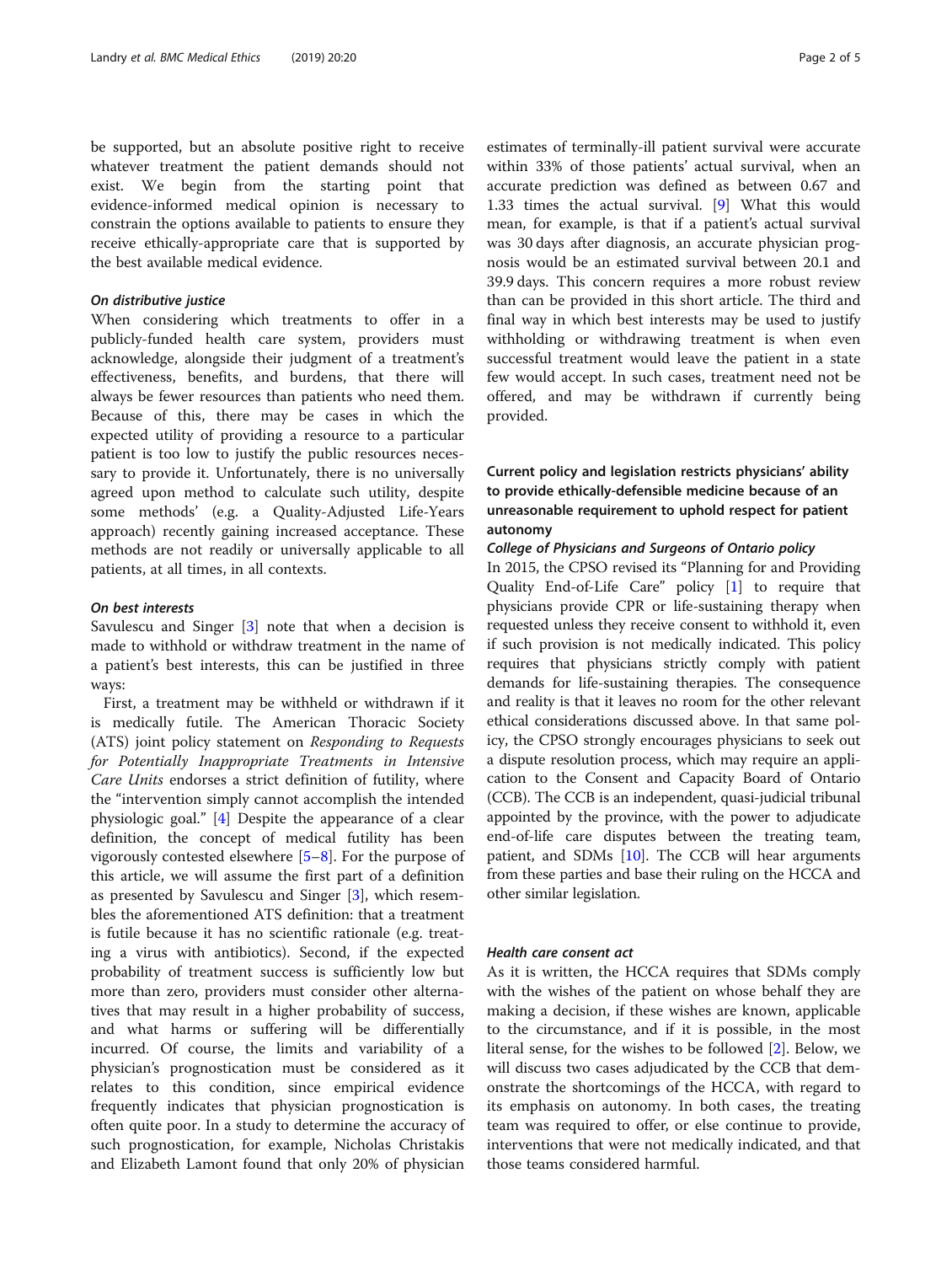# What this means in practice: case review

Both DW (Re) 2011 [\[11\]](#page-4-0) and JEP (Re) 2017 [[12\]](#page-4-0) had advanced dementia with multi-organ failure, requiring admission to the intensive care unit during prolonged hospitalizations. Clinical assessments of several intensivists and various specialists suggested that both ongoing and more aggressive interventions were medically futile, had far too low utility, and were not in the patient's best interests. Moreover, the treating teams, in both cases, argued that ongoing interventions would only result in discomfort and possible harm, and prolong the dying process. In the case of JEP, there also existed questions about whether ongoing interventions would meet an accepted standard of care. The teams sought consent to withhold CPR, not escalate care, and instead pursue a palliative and comfort care approach.

Both JEP (Re) 2017 and DW (Re) 2011 wished to live as long as possible, with no regard for suffering or indignity. In both cases, intractable disagreement caused the health care teams to seek guidance from the CCB. In both cases, the CCB decided that the SDMs were complying with the principles of substitute decisionmaking, as outlined in the HCCA. For this reason, no permission was granted by the CCB to withdraw current life-prolonging treatments, or to withhold additional potentially life-prolonging measures (e.g. CPR).

JEP had a living will but it did not contain any written advanced directive for medical treatment. JEP had refused to discuss advanced care directives with his family physician. The SDMs for JEP had provided multiple witness statements that JEP in previous actions, behaviours and stories had made it clear he would "want everything done".

DW had not made a prior capable wish applicable to the proposed treatment plan or about end of life decision-making. The CCB panel reviewed DW's Power of Attorney for Personal Care and no such prior capable wish was contained in that document. MW (SDM for DW),

Testified that DW had many discussions with her about end of life over the years in many different contexts. She stated that DW did not believe, because of his own interpretation of his religion and because of his general values, in artificially ending a life and that termination of life support or not doing the utmost to remain alive was the equivalent of suicide. She stated that it would be his wish, if he were able to express it, to continue with aggressive treatment [\[11](#page-4-0)].

In addition, SW, a daughter of DW claimed that she visited the hospital "almost daily," and that she was "'very certain' that MW's position about the proposed treatment plan reflected DW's wishes, values and beliefs" [[11\]](#page-4-0). SW recalled a close friend of the family, "Suzanne", who suffered from multiple sclerosis, and with whom her father discussed difficult medical choices. It was noted that DW's advice to Suzanne was always to "'keep fighting, keep holding on and pray, [which] was reflective of DW's values and beliefs and that he would 'prefer to suffer' than to end his life by not pursuing all possible options" [[11\]](#page-4-0).

To enforce DW's beliefs and values, SW added "that she knew that DW was suffering but that despite that, it would be his wish to continue [treatment]. To DW, to induce death in any manner or to forego treatment was 'mercy killing" [[11](#page-4-0)]. As well, she emphasized that, irrespective of any pain it may cause, DW would have wanted full resuscitative interventions, since foregoing such measures was, in his view, a sin for which he would go to Hell [[11\]](#page-4-0).

To explicate these rulings and understand why they are ethically problematic, we first turn to section 21 of the HCCA.

### The health care consent act

Section 21 of the HCCA provides an important example of the weight placed on patient autonomy in current provincial legislation. It reads:

# 21. (1) A person who gives or refuses consent to a treatment on an incapable person's behalf shall do so in accordance with the following principles:

- 1. If the person knows of a wish applicable to the circumstances that the incapable person expressed while capable and after attaining 16 years of age, the person shall give or refuse consent in accordance with the wish.
- 2. If the person does not know of a wish applicable to the circumstances that the incapable person expressed while capable and after attaining 16 years of age, or if it is impossible to comply with the wish, the person shall act in the incapable person's best interests [\[2](#page-4-0)].

Here is the greatest limitation with the act; in subsection 1 above, the substitute decision-maker is required to follow the wish of the patient without consideration of other arguably relevant contemporary factors pertinent to the patient's current medical status. The "wish" need not have been consistently stated by the now incapable patient, nor does it matter that the patient understood, in the sense of informed consent, what they had wished for. Wishes may be expressed in a power of attorney, in a form prescribed by regulations, in any other written form, orally or in any other manner [[2\]](#page-4-0). Moreover, the CCB in its decision-making process are not to consider whether the treatment is medically indicated. There is no regard for evidence-based medicine, including expert or professional opinion and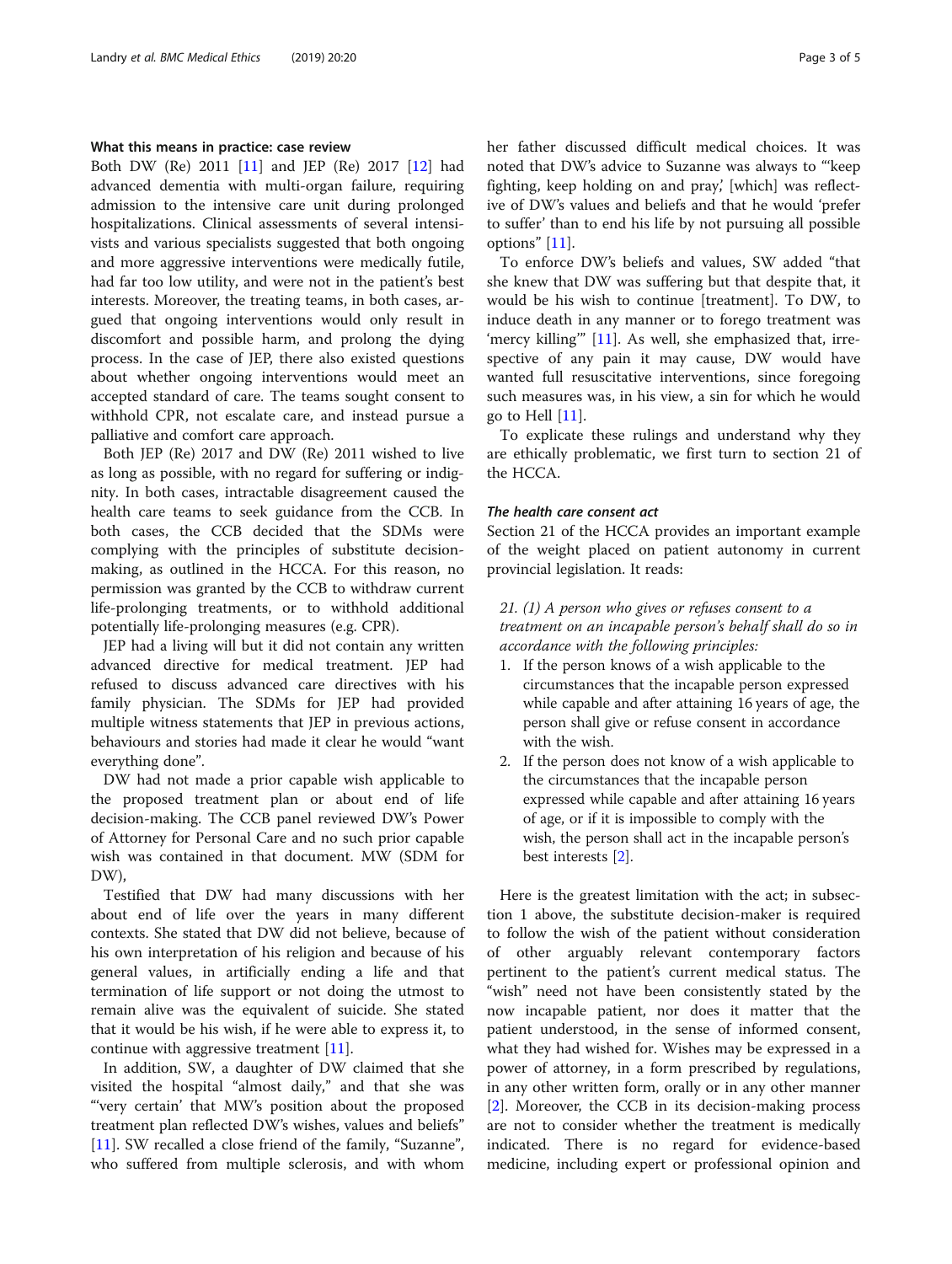advocacy, and the current best interests of the patient are not considered unless there is no expressed wish or that wish is impossible to comply with. A "wish that is impossible to comply with" refers to whether the physical act of implementing the wish, such as CPR or organ transplant, can be done, and not to whether a medical intervention should be offered or implemented. In the absence of an explicit wish, the SDM is legally required to consider the incapable person's best interests; the SDM must contemplate the values and beliefs they know the incapable person held when capable and believe he or she would still act on if capable. Of course, we believe it to be logical to require that SDMs consider the patient's prior-expressed wishes when making treatment decisions on their behalf. What we contest is that there is not currently an effective mechanism or process to establish limits on what the patient or their SDM could demand, and expect to be provided with in terms of medical intervention.

# Current policy and legislation requires amendment

We propose that it is time for Federal and Provincial governments to address this challenging issue, and we recommend ethically-sound requirements in policy and legislation. Such policy and legislation should be amended to more clearly articulate relevant medical evidence, medical experience and ethical considerations, in addition to the current commitment to respect for patient autonomy, thus ensuring the treatments patients receive are ethically defensible. Although the topic is divisive and uncomfortable, deference to these issues is detrimental to both patients and the publicly-funded health care system. Ideally, leadership and moral suasion from a federal level would be helpful to provide a nudge in this direction.

Our suggestion is to amend section 21 of the HCCA act to include considerations of distributive justice, of patients' best interests not limited to cases in which patient wishes are not known, and of futility. In addition, we would also advocate that the section contain references to evidence-based medicine and expert opinion; recommending that if the treatment is not indicated, it should not be offered. This point, however, is where CPSO policy and the HCCA offer diverging requirements.

The present CPSO policy compels physicians to offer CPR even when there is no hope for recovery or for ongoing life. Specifically, the policy states that:

A decision regarding a no-CPR order cannot be made unilaterally by the physician […]. If the patient or substitute decision-maker disagrees and insists that CPR be provided, physicians must engage in the conflict resolution process [….]. While the conflict

resolution process is underway, […] if an event requiring CPR occurs, physicians must provide CPR unless the patient's condition will prevent the intended physiologic goals of CPR from being achieved [\[1](#page-4-0)].

Consent legislation, on the other hand, does not provide for any treatment to be given by default [\[13](#page-4-0)]. In fact, previous rulings have said that providing CPR should be left to the discretion of physicians [\[14](#page-4-0), [15\]](#page-4-0), as informed by the medical evidence.

The current CPSO policy regarding CPR provides patients and their SDM(s) with a positive right: the right to demand and receive an intervention. This is not ethically justifiable and contravenes both the HCCA and the process of informed consent. The former CPSO policy, Decision Making for the End-of-Life, stated that decisions regarding CPR and other potentially life-sustaining treatments should be made according to the likelihood of benefit to the patient and should take into account his or her goals, values, and beliefs [\[16](#page-4-0)]. It also noted that Physicians are not obliged to provide treatments that will almost certainly not be of benefit to the patient.

We strongly suggest that the CPSO revise its policy and allow physicians to use their professional judgement, based on the best available medical evidence, on when to offer and provide CPR and other forms of potentially life-sustaining therapy. A treatment should not be provided simply because an individual or their SDM demands it and it can be implemented. Rather, it should only be provided if there is some reasonable probability of benefit, if it is desired, and if it can be defended on grounds of distributive justice. We believe that if there is any reasonable doubt about whether a treatment will provide medical benefit to the patient, and our other considerations presented above are met, that it is better to err on providing therapy than not. Although "reasonable doubt" is itself subjective, some clarity and guideline(s) could become a topic of informed debate. In addition, in cases where questions or debate still exist, the CCB would continue to have an important role for adjudication.

The CCB has the responsibility to interpret the HCCA when making a decision regarding consent to treatment and a physician's proposed plan of care. It is limited in its ability to rule based on current law, and consequently, it cannot adequately address our concerns. Based on the requirements of the HCCA and other legislation, the CCB places excessive weight on the principle of autonomy in its decisions and ignores many of the relevant considerations presented here. As such, any previously-expressed "wish" of an incapable patient, regardless of how uninformed it may be, or whether it is supported by evidence-based medicine, is of paramount